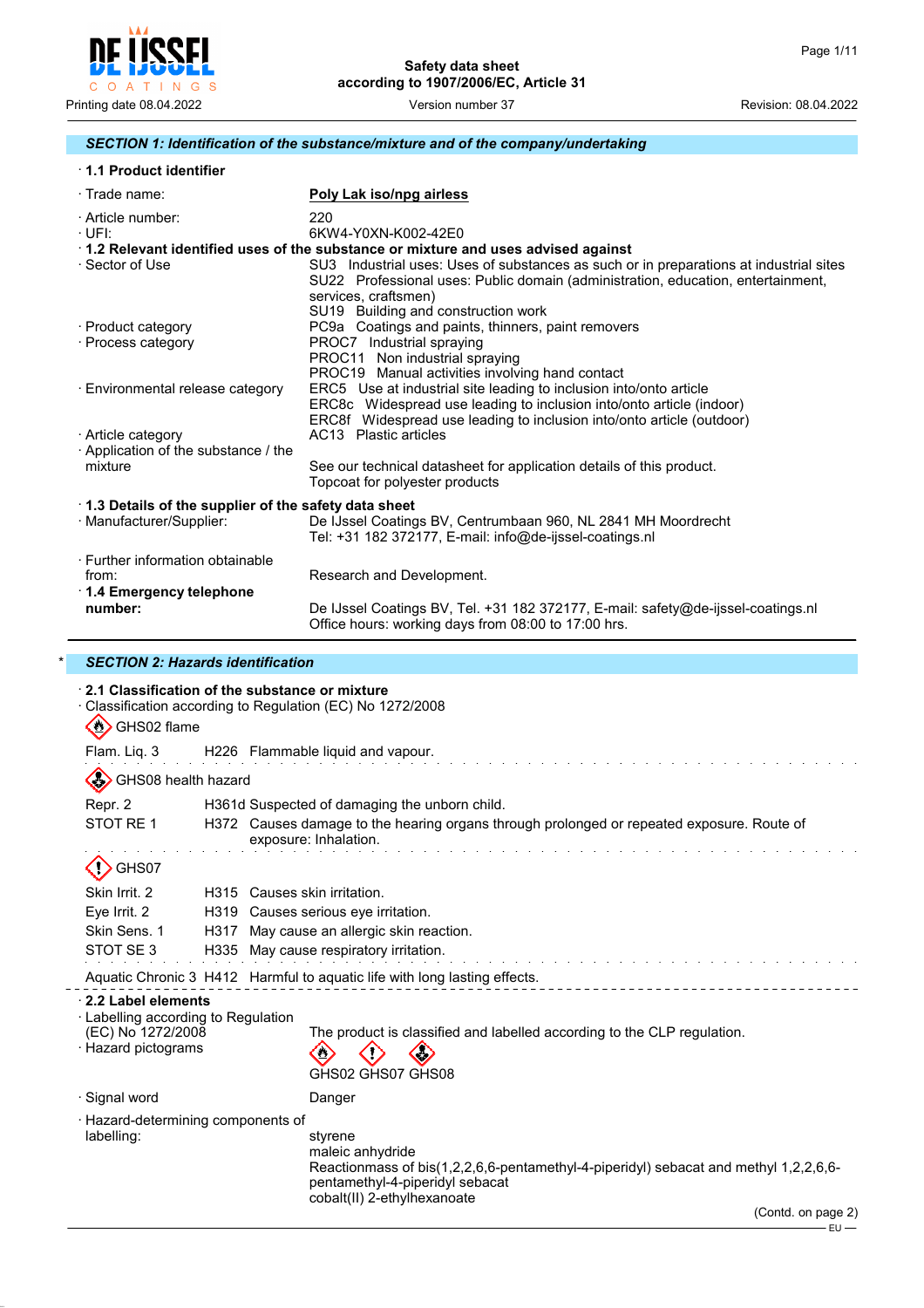

## **Trade name: Poly Lak iso/npg airless**

|                                      | (Contd. of page 1)                                                                                      |
|--------------------------------------|---------------------------------------------------------------------------------------------------------|
|                                      |                                                                                                         |
|                                      |                                                                                                         |
|                                      | H319 Causes serious eye irritation.                                                                     |
|                                      | H317 May cause an allergic skin reaction.                                                               |
|                                      | H361d Suspected of damaging the unborn child.                                                           |
|                                      | H335 May cause respiratory irritation.                                                                  |
|                                      | H372 Causes damage to the hearing organs through prolonged or repeated exposure.                        |
|                                      | Route of exposure: Inhalation.                                                                          |
|                                      | H412 Harmful to aquatic life with long lasting effects.                                                 |
| P210                                 | Keep away from heat, hot surfaces, sparks, open flames and other                                        |
|                                      | ignition sources. No smoking.                                                                           |
| P260                                 | Do not breathe dust/fume/gas/mist/vapours/spray.                                                        |
|                                      | P303+P361+P353 IF ON SKIN (or hair): Take off immediately all contaminated clothing.                    |
|                                      | Rinse skin with water [or shower].                                                                      |
|                                      | P305+P351+P338 IF IN EYES: Rinse cautiously with water for several minutes.                             |
|                                      | Remove contact lenses, if present and easy to do. Continue rinsing.                                     |
| P405                                 | Store locked up.                                                                                        |
| P501                                 | Dispose of contents/container in accordance with local/regional/                                        |
|                                      | national/international regulations.                                                                     |
|                                      | EUH211 Warning! Hazardous respirable droplets may be formed when sprayed. Do not                        |
|                                      | breathe spray or mist.                                                                                  |
|                                      |                                                                                                         |
| · Results of PBT and vPvB assessment |                                                                                                         |
|                                      |                                                                                                         |
|                                      |                                                                                                         |
|                                      | H226 Flammable liquid and vapour.<br>H315 Causes skin irritation.<br>Not applicable.<br>Not applicable. |

## *SECTION 3: Composition/information on ingredients*

# · **3.2 Chemical characterisation: Mixtures**

Mixture of substances listed below with nonhazardous additions.

| Dangerous components:                                                                           |                                                                                                                                                                                                      |               |  |  |
|-------------------------------------------------------------------------------------------------|------------------------------------------------------------------------------------------------------------------------------------------------------------------------------------------------------|---------------|--|--|
| CAS: 100-42-5<br>EINECS: 202-851-5<br>Index number: 601-026-00-0<br>Reg.nr.: 01-2119457861-32   | styrene<br>. Tiam. Liq. 3, H226; ⊗ Repr. 2, H361d; STOT RE 1, H372; Asp. Tox. 1, H304;<br>⊘ Acute Tox. 4, H332; Skin Irrit. 2, H315; Eye Irrit. 2, H319; STOT SE 3, H335;<br>Aquatic Chronic 3, H412 | $25 - 50%$    |  |  |
| CAS: 13463-67-7<br>EINECS: 236-675-5<br>Index number: 022-006-00-2<br>Reg.nr.: 01-2119489379-17 | titanium dioxide<br><b>◆ Carc. 2, H351</b>                                                                                                                                                           | $2.5 - 10\%$  |  |  |
| CAS: 141-78-6<br>EINECS: 205-500-4<br>Index number: 607-022-00-5<br>Reg.nr.: 01-2119475103-46   | ethyl acetate<br><b>Example 2, H225; &lt;&gt;&gt;&gt;</b> Eye Irrit. 2, H319; STOT SE 3, H336                                                                                                        | $1 - 2.5%$    |  |  |
| EC number: 915-687-0<br>Reg.nr.: 01-2119491304-40                                               | Reactionmass of bis(1,2,2,6,6-pentamethyl-4-piperidyl) sebacat and methyl<br>1,2,2,6,6-pentamethyl-4-piperidyl sebacat<br>Aquatic Acute 1, H400; Aquatic Chronic 1, H410; 1> Skin Sens. 1A, H317     | $0.1 - 0.5\%$ |  |  |
| CAS: 136-52-7<br>EINECS: 205-250-6<br>Reg.nr.: 01-21195-24678-29                                | cobalt(II) 2-ethylhexanoate<br>Repr. 1A, H360Fd; $\Diamond$ Aquatic Acute 1, H400; $\Diamond$ Eye Irrit. 2, H319; Skin<br>Sens. 1A, H317; Aquatic Chronic 3, H412                                    | $0.1 - 0.5\%$ |  |  |
| CAS: 108-31-6<br>EINECS: 203-571-6<br>Index number: 607-096-00-9<br>Reg.nr.: 01-2119472428-31   | maleic anhydride<br>Resp. Sens. 1, H334; STOT RE 1, H372; Skin Corr. 1B, H314; O Acute<br>Tox. 4, H302; Skin Sens. 1, H317<br>Specific concentration limit: Skin Sens. 1A; H317: C ≥ 0.001 %         | $\leq 0.1\%$  |  |  |
| · Additional information:                                                                       | For the wording of the listed hazard phrases refer to section 16.                                                                                                                                    |               |  |  |

#### *SECTION 4: First aid measures*

| 4.1 Description of first aid measures |                                                                                                                                            |
|---------------------------------------|--------------------------------------------------------------------------------------------------------------------------------------------|
| ⋅ General information:                | Immediately remove any clothing soiled by the product.                                                                                     |
|                                       | Symptoms of poisoning may even occur after several hours; therefore medical<br>observation for at least 48 hours after the accident.       |
| After inhalation: ·                   | Supply fresh air and to be sure call for a doctor.<br>In case of unconsciousness place patient stably in side position for transportation. |
| · After skin contact:                 | Immediately wash with water and soap and rinse thoroughly.<br>$\int$ Contd on nago $\frac{2}{3}$                                           |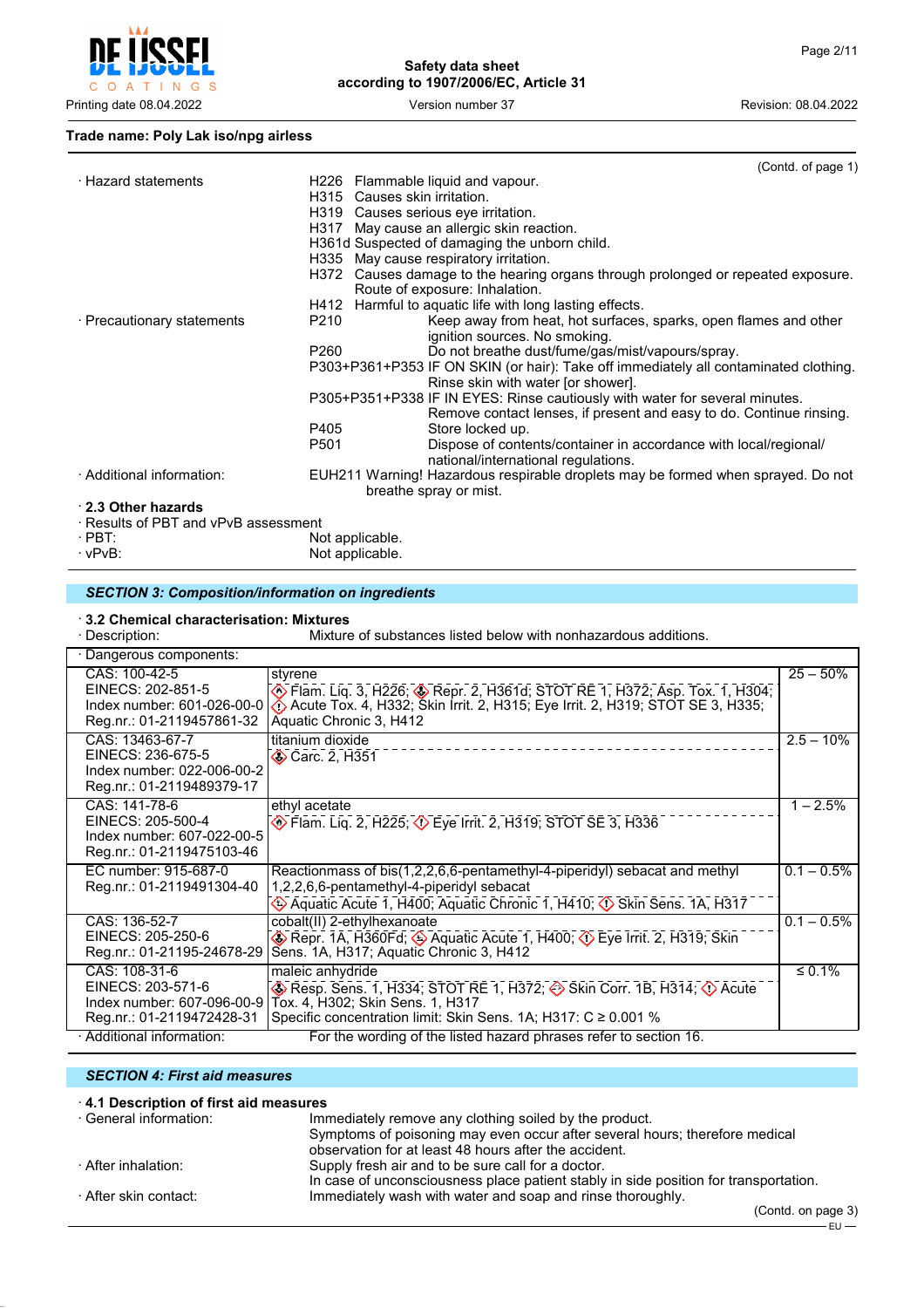

**Safety data sheet according to 1907/2006/EC, Article 31**

## **Trade name: Poly Lak iso/npg airless**

|                                                                  | (Contd. of page 2)                                                                                  |
|------------------------------------------------------------------|-----------------------------------------------------------------------------------------------------|
| ⋅ After eye contact:                                             | Rinse opened eye for several minutes under running water. If symptoms persist, consult<br>a doctor. |
| · After swallowing:                                              | If symptoms persist consult doctor.                                                                 |
| 4.2 Most important symptoms<br>and effects, both acute and       |                                                                                                     |
| delayed                                                          | No further relevant information available.                                                          |
| 4.3 Indication of any immediate<br>medical attention and special |                                                                                                     |
| treatment needed                                                 | No further relevant information available.                                                          |
|                                                                  |                                                                                                     |
| <b>SECTION 5: Firefighting measures</b>                          |                                                                                                     |
| 5.1 Extinguishing media                                          |                                                                                                     |

| · Suitable extinguishing agents: | CO2 or powder. Fight larger fires with alcohol resistant foam.  |
|----------------------------------|-----------------------------------------------------------------|
| ⋅ For safety reasons unsuitable  |                                                                 |
| extinguishing agents:            | Water with full jet                                             |
| 5.2 Special hazards arising from |                                                                 |
| the substance or mixture         | During heating or in case of fire poisonous gases are produced. |
| ⋅ 5.3 Advice for firefighters    |                                                                 |
| · Protective equipment:          | Mouth respiratory protective device.                            |

## *SECTION 6: Accidental release measures*

| 6.1 Personal precautions,<br>protective equipment and |                                                                                                     |
|-------------------------------------------------------|-----------------------------------------------------------------------------------------------------|
| emergency procedures                                  | Mount respiratory protective device.                                                                |
|                                                       | Wear protective equipment. Keep unprotected persons away.                                           |
| 6.2 Environmental precautions:                        | Do not allow product to reach sewage system or any water course.                                    |
|                                                       | Inform respective authorities in case of seepage into water course or sewage system.                |
|                                                       | Do not allow to enter sewers/ surface or ground water.                                              |
| $\cdot$ 6.3 Methods and material for                  |                                                                                                     |
| containment and cleaning up:                          | Absorb with liquid-binding material (sand, diatomite, acid binders, universal binders,<br>sawdust). |
|                                                       | Dispose contaminated material as waste according to item 13.                                        |
|                                                       | Ensure adequate ventilation.                                                                        |
| 6.4 Reference to other sections                       | See Section 7 for information on safe handling.                                                     |
|                                                       | See Section 8 for information on personal protection equipment.                                     |
|                                                       | See Section 13 for disposal information.                                                            |

## *SECTION 7: Handling and storage*

| $\cdot$ 7.1 Precautions for safe<br>handling                                                                                                                                      | Ensure good ventilation/exhaustion at the workplace.<br>Open and handle receptacle with care.<br>Prevent formation of aerosols.       |                          |
|-----------------------------------------------------------------------------------------------------------------------------------------------------------------------------------|---------------------------------------------------------------------------------------------------------------------------------------|--------------------------|
| Information about fire - and<br>explosion protection:                                                                                                                             | Keep ignition sources away - Do not smoke.<br>Protect against electrostatic charges.<br>Keep respiratory protective device available. |                          |
| .7.2 Conditions for safe storage, including any incompatibilities<br>· Storage:<br>· Requirements to be met by<br>storerooms and receptacles:<br>Information about storage in one | No special requirements.                                                                                                              |                          |
| common storage facility:<br>· Further information about storage<br>conditions:<br>$\cdot$ Recommended storage                                                                     | Not required.<br>Keep container tightly sealed.                                                                                       |                          |
| temperature:<br>$\cdot$ 7.3 Specific end use(s)                                                                                                                                   | $5 - 30$<br>No further relevant information available.                                                                                | $\mathcal{C}$ ontd on na |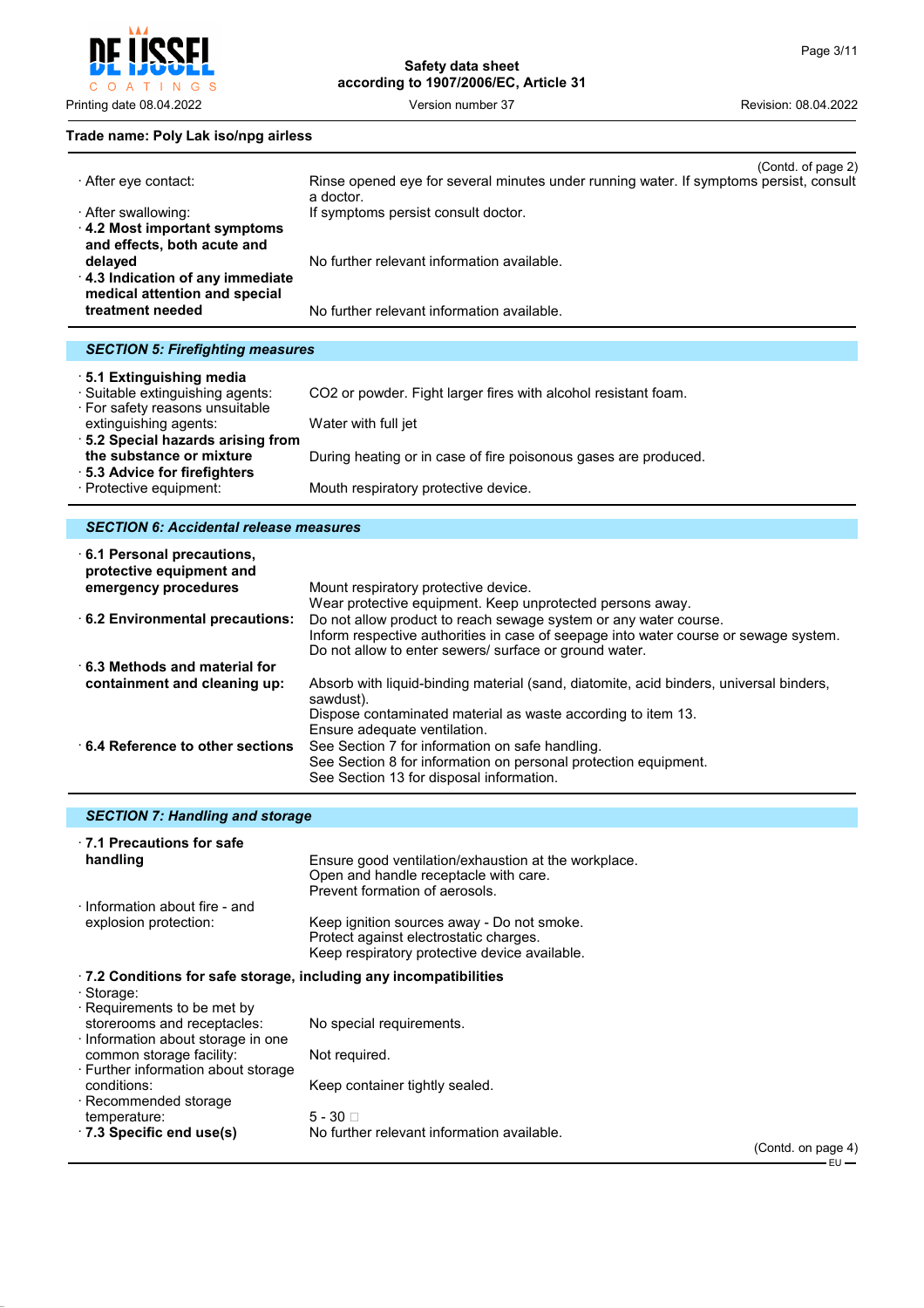POFI Į C O A T I N G S

Printing date 08.04.2022 **Version number 37** Version number 37 Revision: 08.04.2022

## **Safety data sheet according to 1907/2006/EC, Article 31**

## **Trade name: Poly Lak iso/npg airless**

(Contd. of page 3)

|                                                                                                                             | <b>SECTION 8: Exposure controls/personal protection</b>                   |                                    |                                                                                                                     |  |  |  |
|-----------------------------------------------------------------------------------------------------------------------------|---------------------------------------------------------------------------|------------------------------------|---------------------------------------------------------------------------------------------------------------------|--|--|--|
| 8.1 Control parameters<br>· Additional information about<br>design of technical facilities:<br>No further data; see item 7. |                                                                           |                                    |                                                                                                                     |  |  |  |
|                                                                                                                             | · Ingredients with limit values that require monitoring at the workplace: |                                    |                                                                                                                     |  |  |  |
|                                                                                                                             | 141-78-6 ethyl acetate                                                    |                                    |                                                                                                                     |  |  |  |
|                                                                                                                             | IOELV Short-term value: 1468 mg/m <sup>3</sup> , 400 ppm                  |                                    |                                                                                                                     |  |  |  |
|                                                                                                                             | Long-term value: 734 mg/m <sup>3</sup> , 200 ppm                          |                                    |                                                                                                                     |  |  |  |
|                                                                                                                             | · DNEL (Derived No Effect Level) for workers                              |                                    |                                                                                                                     |  |  |  |
| 100-42-5 styrene                                                                                                            |                                                                           |                                    |                                                                                                                     |  |  |  |
| Dermal                                                                                                                      | Long-term - systemic effects, worker 406 mg/kg bw/day (Worker)            |                                    |                                                                                                                     |  |  |  |
|                                                                                                                             | Inhalative   Acute - systemic effects, worker                             | 289 mg/m <sup>3</sup> (Worker)     |                                                                                                                     |  |  |  |
|                                                                                                                             | Acute - local effects, worker                                             | 306 mg/m <sup>3</sup> (Worker)     |                                                                                                                     |  |  |  |
|                                                                                                                             | Long-term - systemic effects, worker 85 mg/m <sup>3</sup> (Worker)        |                                    |                                                                                                                     |  |  |  |
|                                                                                                                             | 13463-67-7 titanium dioxide                                               |                                    |                                                                                                                     |  |  |  |
|                                                                                                                             | Inhalative   Long-term - local effects, worker                            | 10 mg/m <sup>3</sup> (Worker)      |                                                                                                                     |  |  |  |
|                                                                                                                             | 141-78-6 ethyl acetate                                                    |                                    |                                                                                                                     |  |  |  |
| Dermal                                                                                                                      | Long-term - systemic effects, worker 63 mg/kg bw/day (Worker)             |                                    |                                                                                                                     |  |  |  |
|                                                                                                                             | Inhalative Acute - systemic effects, worker                               | 1,468 mg/m <sup>3</sup> (Worker)   |                                                                                                                     |  |  |  |
|                                                                                                                             | Acute - local effects, worker                                             | 1,468 mg/m <sup>3</sup> (Worker)   |                                                                                                                     |  |  |  |
|                                                                                                                             | Long-term - systemic effects, worker 34 mg/m <sup>3</sup> (Worker)        |                                    |                                                                                                                     |  |  |  |
|                                                                                                                             | Long-term - local effects, worker                                         | 734 mg/m <sup>3</sup> (Worker)     |                                                                                                                     |  |  |  |
|                                                                                                                             |                                                                           |                                    | Reactionmass of bis(1,2,2,6,6-pentamethyl-4-piperidyl) sebacat and methyl 1,2,2,6,6-pentamethyl-4-piperidyl sebacat |  |  |  |
|                                                                                                                             |                                                                           |                                    |                                                                                                                     |  |  |  |
| Dermal                                                                                                                      | Acute - systemic effects, worker                                          |                                    | 2.5 mg/kg bw/day (Worker)                                                                                           |  |  |  |
|                                                                                                                             | Inhalative   Acute - systemic effects, worker                             | 2.35 mg/m <sup>3</sup> (Worker)    |                                                                                                                     |  |  |  |
|                                                                                                                             | Long-term - systemic effects, worker 2.35 mg/m <sup>3</sup> (Worker)      |                                    |                                                                                                                     |  |  |  |
|                                                                                                                             | 136-52-7 cobalt(II) 2-ethylhexanoate                                      |                                    |                                                                                                                     |  |  |  |
|                                                                                                                             | Inhalative   Long-term - local effects, worker                            | $0.235$ mg/m <sup>3</sup> (Worker) |                                                                                                                     |  |  |  |
|                                                                                                                             | 108-31-6 maleic anhydride                                                 |                                    |                                                                                                                     |  |  |  |
| Dermal                                                                                                                      | Acute - systemic effects, worker                                          |                                    | 0.04 mg/kg bw/day (Worker)                                                                                          |  |  |  |
|                                                                                                                             | Acute - local effects, worker                                             | 0.04 µg/cm <sup>2</sup> (Worker)   |                                                                                                                     |  |  |  |
|                                                                                                                             | Long-term - systemic effects, worker                                      |                                    | 0.04 mg/kg bw/day (Worker)                                                                                          |  |  |  |
|                                                                                                                             | Long term - local effects, worker                                         | 0.04 µg/cm <sup>2</sup> (Worker)   |                                                                                                                     |  |  |  |
|                                                                                                                             | Inhalative   Acute - systemic effects, worker                             | 0.8 mg/m <sup>3</sup> (Worker)     |                                                                                                                     |  |  |  |
|                                                                                                                             | Acute - local effects, worker                                             | 0.8 mg/m <sup>3</sup> (Worker)     |                                                                                                                     |  |  |  |
|                                                                                                                             | Long-term - systemic effects, worker 0.4 mg/m <sup>3</sup> (Worker)       |                                    |                                                                                                                     |  |  |  |
|                                                                                                                             | Long-term - local effects, worker                                         | 0.4 mg/m <sup>3</sup> (Worker)     |                                                                                                                     |  |  |  |
|                                                                                                                             | · DNEL (Derived No Effect Level) for the general population               |                                    |                                                                                                                     |  |  |  |
| 100-42-5 styrene                                                                                                            |                                                                           |                                    |                                                                                                                     |  |  |  |
| Oral                                                                                                                        |                                                                           |                                    | Long-term - systemic effects, general population 2.1 mg/kg bw/day (General population)                              |  |  |  |
| Dermal                                                                                                                      |                                                                           |                                    | Long-term - systemic effects, general population 343 mg/kg bw/day (General population)                              |  |  |  |
|                                                                                                                             | Inhalative   Acute - systemic effects, general population                 |                                    | 174.25 mg/m <sup>3</sup> (General population)                                                                       |  |  |  |
|                                                                                                                             | Acute - local effects, general population                                 |                                    | 182.75 mg/m <sup>3</sup> (General population)                                                                       |  |  |  |
|                                                                                                                             | Long-term - systemic effects, general population                          |                                    | 10.2 mg/m <sup>3</sup> (General population)                                                                         |  |  |  |
|                                                                                                                             | 13463-67-7 titanium dioxide                                               |                                    |                                                                                                                     |  |  |  |
| Oral                                                                                                                        |                                                                           |                                    | Long-term - systemic effects, general population 700 mg/kg bw/day (General population)                              |  |  |  |
|                                                                                                                             | 141-78-6 ethyl acetate                                                    |                                    |                                                                                                                     |  |  |  |
| Oral                                                                                                                        | Long-term - systemic effects, general population                          |                                    | 4.5 mg/kg bw/day (General population)                                                                               |  |  |  |
| Dermal                                                                                                                      |                                                                           |                                    | Long-term - systemic effects, general population 37 mg/kg bw/day (General population)                               |  |  |  |
|                                                                                                                             | Inhalative Acute - systemic effects, general population                   |                                    | 734 mg/m <sup>3</sup> (General population)                                                                          |  |  |  |
|                                                                                                                             | Acute - local effects, general population                                 |                                    | 734 mg/m <sup>3</sup> (General population)                                                                          |  |  |  |
|                                                                                                                             |                                                                           |                                    | $($ Contd. on page $5)$                                                                                             |  |  |  |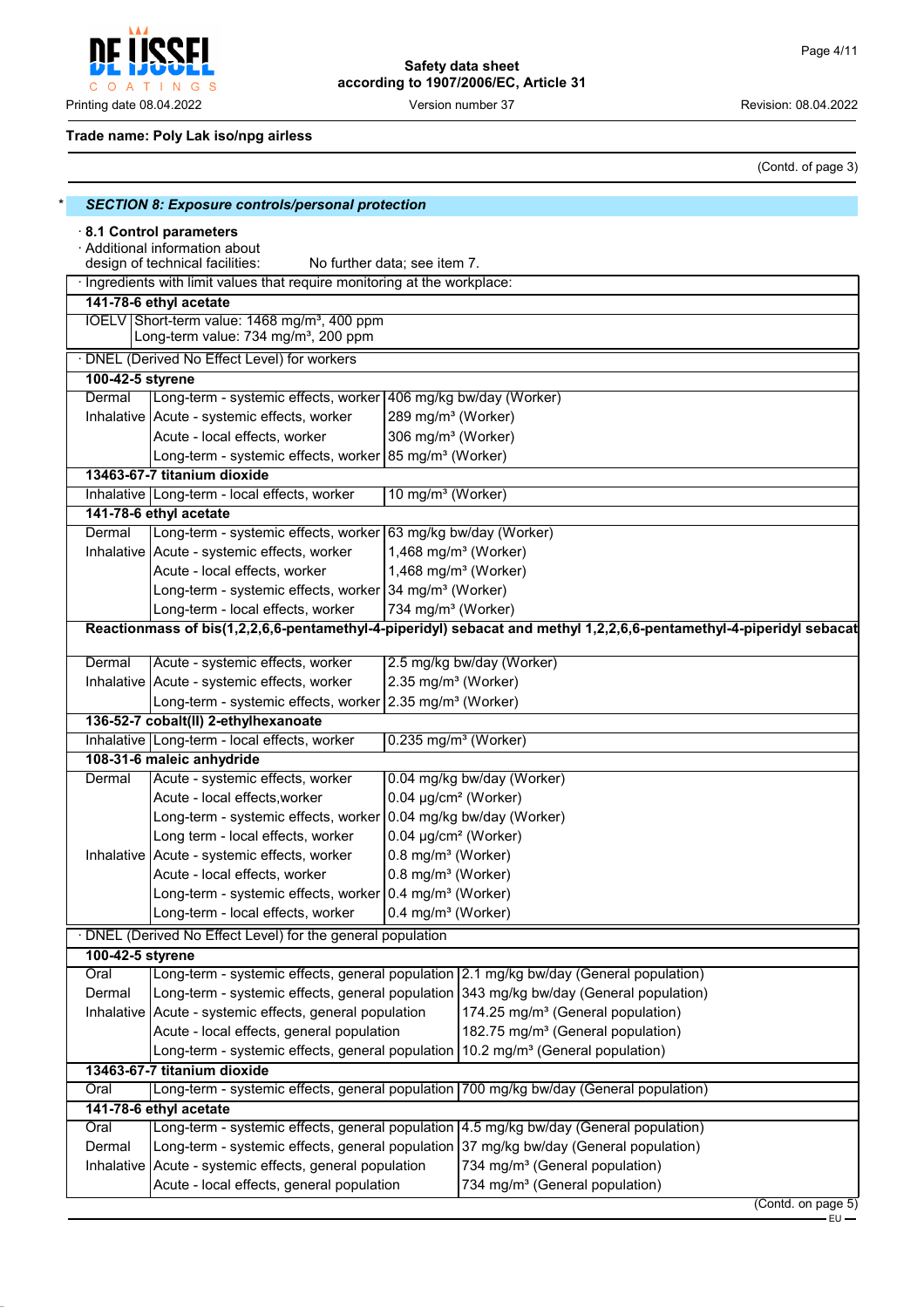

## **Trade name: Poly Lak iso/npg airless**

|                                                |                                                                                                                     |                                            | (Contd. of page 4)                                                                                                  |  |  |
|------------------------------------------------|---------------------------------------------------------------------------------------------------------------------|--------------------------------------------|---------------------------------------------------------------------------------------------------------------------|--|--|
|                                                | Long-term - systemic effects, general population 367 mg/m <sup>3</sup> (General population)                         |                                            |                                                                                                                     |  |  |
| Long-term - local effects, general population  |                                                                                                                     |                                            | 367 mg/m <sup>3</sup> (General population)                                                                          |  |  |
|                                                | Reactionmass of bis(1,2,2,6,6-pentamethyl-4-piperidyl) sebacat and methyl 1,2,2,6,6-pentamethyl-4-piperidyl sebacat |                                            |                                                                                                                     |  |  |
| Oral                                           | Acute - systemic effects, general population                                                                        |                                            | 1.25 mg/kg bw/day (General population)                                                                              |  |  |
|                                                |                                                                                                                     |                                            | Long-term - systemic effects, general population   1.25 mg/kg bw/day (General population)                           |  |  |
| Dermal                                         | Acute - systemic effects, general population                                                                        |                                            | 1.25 mg/kg bw/day (General population)                                                                              |  |  |
|                                                |                                                                                                                     |                                            | Long-term - systemic effects, general population 1.25 mg/kg bw/day (General population)                             |  |  |
|                                                | Inhalative   Acute - systemic effects, general population                                                           |                                            | 0.58 mg/m <sup>3</sup> (General population)                                                                         |  |  |
|                                                | Long-term - systemic effects, general population $0.58$ mg/m <sup>3</sup> (General population)                      |                                            |                                                                                                                     |  |  |
|                                                | 136-52-7 cobalt(II) 2-ethylhexanoate                                                                                |                                            |                                                                                                                     |  |  |
| Oral                                           |                                                                                                                     |                                            | Long-term - systemic effects, general population 0.0558 mg/kg bw/day (General population)                           |  |  |
|                                                | Inhalative   Long-term - local effects, general population                                                          |                                            | 0.037 mg/m <sup>3</sup> (General population)                                                                        |  |  |
|                                                | · PNEC (Predicted No Effect Concentration) values                                                                   |                                            |                                                                                                                     |  |  |
| 100-42-5 styrene                               |                                                                                                                     |                                            |                                                                                                                     |  |  |
|                                                | Aquatic compartment - freshwater                                                                                    |                                            | 0.028 mg/l (Sediment freshwater)                                                                                    |  |  |
|                                                | Aquatic compartment - marine water                                                                                  |                                            | 0.0028 mg/l (Marine water)                                                                                          |  |  |
|                                                | Aquatic compartment - water, intermittent releases 0.04 mg/l (Intermittent release water)                           |                                            |                                                                                                                     |  |  |
|                                                | Aquatic compartment - sediment in freshwater                                                                        |                                            | 0.0614 mg/kg sed dw (Sediment freshwater)                                                                           |  |  |
|                                                | Aquatic compartment - sediment in marine water                                                                      |                                            | 0.0614 mg/kg sed dw (Sediment marine water)                                                                         |  |  |
|                                                | Terrestrial compartment - soil                                                                                      |                                            | 0.2 mg/kg dw (Soil)                                                                                                 |  |  |
|                                                | Sewage treatment plant                                                                                              | $5$ mg/l (stp)                             |                                                                                                                     |  |  |
|                                                | 13463-67-7 titanium dioxide                                                                                         |                                            |                                                                                                                     |  |  |
|                                                | Aquatic compartment - freshwater                                                                                    |                                            | 0.127 mg/l (Freshwater)                                                                                             |  |  |
|                                                | Aquatic compartment - marine water                                                                                  | 1 mg/l (Marine water)                      |                                                                                                                     |  |  |
|                                                | Aquatic compartment - water, intermittent releases 0.61 mg/l (Intermittent release water)                           |                                            |                                                                                                                     |  |  |
|                                                | Aquatic compartment - sediment in freshwater                                                                        |                                            | 1,000 mg/kg sed dw (Sediment freshwater)                                                                            |  |  |
| Aquatic compartment - sediment in marine water |                                                                                                                     |                                            | 100 mg/kg sed dw (Sediment marine water)                                                                            |  |  |
| Terrestrial compartment - soil                 |                                                                                                                     |                                            | 100 mg/kg dw (Soil)                                                                                                 |  |  |
|                                                | Oral secondary poisoning                                                                                            |                                            | 1,667 mg/kg food (Food sec poisoning)                                                                               |  |  |
|                                                | 141-78-6 ethyl acetate                                                                                              |                                            |                                                                                                                     |  |  |
|                                                | Aquatic compartment - freshwater                                                                                    |                                            | 0.26 mg/l (Freshwater)                                                                                              |  |  |
| Aquatic compartment - marine water             |                                                                                                                     |                                            | 0.026 mg/l (Marine water)                                                                                           |  |  |
| Aquatic compartment - sediment in freshwater   |                                                                                                                     | 0.34 mg/kg sed dw (Sediment freshwater)    |                                                                                                                     |  |  |
| Aquatic compartment - sediment in marine water |                                                                                                                     | 0.034 mg/kg sed dw (Sediment marine water) |                                                                                                                     |  |  |
| Terrestrial compartment - soil                 |                                                                                                                     | 0.22 mg/kg dw (Soil)                       |                                                                                                                     |  |  |
| Sewage treatment plant                         |                                                                                                                     | 650 mg/l (stp)                             |                                                                                                                     |  |  |
|                                                |                                                                                                                     |                                            | Reactionmass of bis(1,2,2,6,6-pentamethyl-4-piperidyl) sebacat and methyl 1,2,2,6,6-pentamethyl-4-piperidyl sebacat |  |  |
|                                                | Aquatic compartment - freshwater                                                                                    |                                            | 0.0022 mg/l (Freshwater)                                                                                            |  |  |
|                                                | Aquatic compartment - marine water                                                                                  | 0.00022 mg/l (Marine water)                |                                                                                                                     |  |  |
|                                                | Aquatic compartment - water, intermittent releases 0.009 mg/l (Intermittent release water)                          |                                            |                                                                                                                     |  |  |
|                                                | Aquatic compartment - sediment in freshwater                                                                        | 1.05 mg/kg sed dw (Sediment freshwater)    |                                                                                                                     |  |  |
|                                                | Aquatic compartment - sediment in marine water                                                                      | 0.11 mg/kg sed dw (Sediment marine water)  |                                                                                                                     |  |  |
|                                                | Terrestrial compartment - soil                                                                                      | 0.21 mg/kg dw (Soil)                       |                                                                                                                     |  |  |
|                                                | Sewage treatment plant                                                                                              | 1 mg/l $(stp)$                             |                                                                                                                     |  |  |
|                                                | 136-52-7 cobalt(II) 2-ethylhexanoate                                                                                |                                            |                                                                                                                     |  |  |
|                                                | Aquatic compartment - freshwater                                                                                    |                                            | 0.00149 mg/l (Freshwater)                                                                                           |  |  |
|                                                | Aquatic compartment - marine water                                                                                  |                                            | 0.0069 mg/l (Marine water) ((Co))                                                                                   |  |  |
|                                                | Aquatic compartment - sediment in freshwater                                                                        |                                            | 27.8 mg/kg sed dw (Sediment freshwater) ((Co))                                                                      |  |  |
| Aquatic compartment - sediment in marine water |                                                                                                                     |                                            | 17.8 mg/kg sed dw (Sediment marine water)                                                                           |  |  |
| Terrestrial compartment - soil                 |                                                                                                                     | 23.1 mg/kg dw (Soil) ((CoH))               |                                                                                                                     |  |  |
| Sewage treatment plant                         |                                                                                                                     | 1.08 mg/l (stp) ((Co))                     |                                                                                                                     |  |  |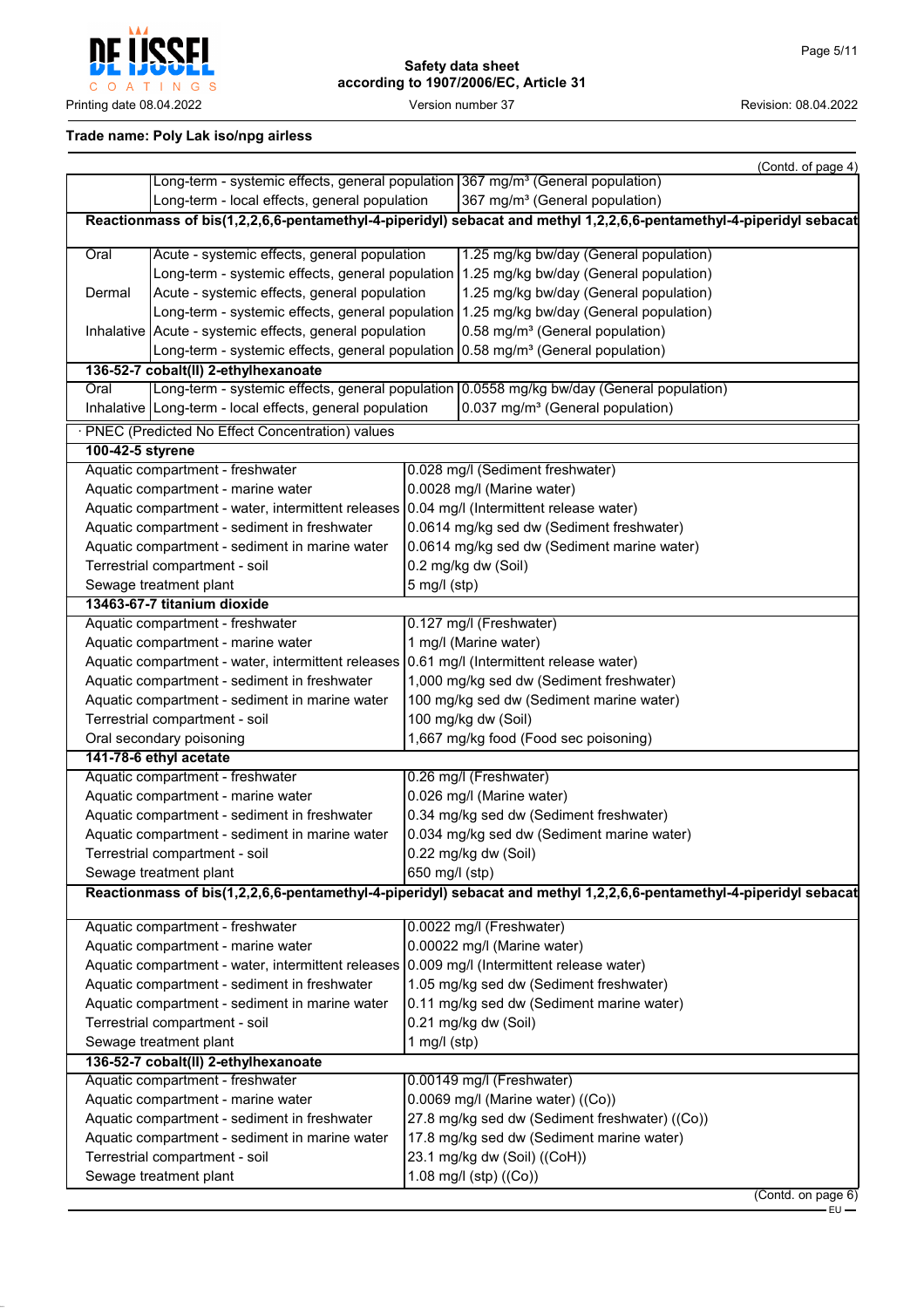$\mathsf C$ O A T I N G S

## **Safety data sheet according to 1907/2006/EC, Article 31**

Printing date 08.04.2022 Version number 37 Revision: 08.04.2022

## **Trade name: Poly Lak iso/npg airless**

|                                                                                                                                                         |                                                                                                                                                                                                                                                                                                                                                                                                                                                                                                                                               | (Contd. of page 5)                                                                                                                                                     |  |  |
|---------------------------------------------------------------------------------------------------------------------------------------------------------|-----------------------------------------------------------------------------------------------------------------------------------------------------------------------------------------------------------------------------------------------------------------------------------------------------------------------------------------------------------------------------------------------------------------------------------------------------------------------------------------------------------------------------------------------|------------------------------------------------------------------------------------------------------------------------------------------------------------------------|--|--|
| 108-31-6 maleic anhydride                                                                                                                               |                                                                                                                                                                                                                                                                                                                                                                                                                                                                                                                                               |                                                                                                                                                                        |  |  |
| Aquatic compartment - freshwater                                                                                                                        |                                                                                                                                                                                                                                                                                                                                                                                                                                                                                                                                               | 0.04281 mg/l (Freshwater)                                                                                                                                              |  |  |
| Aquatic compartment - marine water                                                                                                                      |                                                                                                                                                                                                                                                                                                                                                                                                                                                                                                                                               | 0.004281 mg/l (Marine water)                                                                                                                                           |  |  |
| Aquatic compartment - water, intermittent releases                                                                                                      |                                                                                                                                                                                                                                                                                                                                                                                                                                                                                                                                               | 0.4281 mg/l (Intermittent release water)                                                                                                                               |  |  |
| Aquatic compartment - sediment in freshwater                                                                                                            |                                                                                                                                                                                                                                                                                                                                                                                                                                                                                                                                               | 0.334 mg/kg sed dw (Sediment freshwater)                                                                                                                               |  |  |
| Aquatic compartment - sediment in marine water                                                                                                          |                                                                                                                                                                                                                                                                                                                                                                                                                                                                                                                                               | 0.0334 mg/kg sed dw (Sediment marine water)                                                                                                                            |  |  |
| Terrestrial compartment - soil                                                                                                                          |                                                                                                                                                                                                                                                                                                                                                                                                                                                                                                                                               | 0.0415 mg/kg dw (Soil)                                                                                                                                                 |  |  |
| · Additional information:                                                                                                                               |                                                                                                                                                                                                                                                                                                                                                                                                                                                                                                                                               | The lists valid during the making were used as basis.                                                                                                                  |  |  |
| $\cdot$ 8.2 Exposure controls<br>· Personal protective equipment:<br>· General protective and hygienic<br>measures:                                     |                                                                                                                                                                                                                                                                                                                                                                                                                                                                                                                                               | Keep away from foodstuffs, beverages and feed.                                                                                                                         |  |  |
|                                                                                                                                                         | Immediately remove all soiled and contaminated clothing<br>Wash hands before breaks and at the end of work.<br>Store protective clothing separately.<br>Avoid contact with the eyes and skin.                                                                                                                                                                                                                                                                                                                                                 |                                                                                                                                                                        |  |  |
| · Respiratory protection:                                                                                                                               |                                                                                                                                                                                                                                                                                                                                                                                                                                                                                                                                               | In case of brief exposure or low pollution use respiratory filter device. In case of<br>intensive or longer exposure use self-contained respiratory protective device. |  |  |
| $\cdot$ Protection of hands:                                                                                                                            | Protective gloves                                                                                                                                                                                                                                                                                                                                                                                                                                                                                                                             |                                                                                                                                                                        |  |  |
| · Material of gloves                                                                                                                                    | The glove material has to be impermeable and resistant to the product/ the substance/<br>the preparation.<br>Due to missing tests no recommendation to the glove material can be given for the<br>product/ the preparation/ the chemical mixture.<br>Selection of the glove material on consideration of the penetration times, rates of<br>diffusion and the degradation<br>Butyl rubber, BR                                                                                                                                                 |                                                                                                                                                                        |  |  |
| · Penetration time of glove material                                                                                                                    | Fluorocarbon rubber (Viton)<br>The selection of the suitable gloves does not only depend on the material, but also on<br>further marks of quality and varies from manufacturer to manufacturer. As the product is<br>a preparation of several substances, the resistance of the glove material can not be<br>calculated in advance and has therefore to be checked prior to the application.<br>Recommended thickness of the material: $\geq 0.3$ mm<br>The exact break trough time has to be found out by the manufacturer of the protective |                                                                                                                                                                        |  |  |
|                                                                                                                                                         | gloves and has to be observed.<br>For the mixture of chemicals mentioned below the penetration time has to be at least<br>480 minutes (Permeation according to EN 16523-1:2015: Level 6).                                                                                                                                                                                                                                                                                                                                                     |                                                                                                                                                                        |  |  |
| For the permanent contact gloves<br>made of the following materials are<br>suitable:                                                                    | Butyl rubber, BR<br>Fluorocarbon rubber (Viton)                                                                                                                                                                                                                                                                                                                                                                                                                                                                                               |                                                                                                                                                                        |  |  |
| · As protection from splashes gloves<br>made of the following materials are<br>suitable:<br>Not suitable are gloves made of<br>the following materials: | Nitrile rubber, NBR<br>Leather gloves                                                                                                                                                                                                                                                                                                                                                                                                                                                                                                         |                                                                                                                                                                        |  |  |
| · Eye protection:                                                                                                                                       | Strong material gloves<br>Tightly sealed goggles                                                                                                                                                                                                                                                                                                                                                                                                                                                                                              |                                                                                                                                                                        |  |  |

## *SECTION 9: Physical and chemical properties*

| 9.1 Information on basic physical and chemical properties<br>· General Information<br>· Appearance:     |                                                                                  |                    |
|---------------------------------------------------------------------------------------------------------|----------------------------------------------------------------------------------|--------------------|
| Form:<br>Colour:<br>· Odour:<br>Odour threshold:                                                        | Fluid<br>According to product specification<br>Characteristic<br>Not determined. |                    |
| ⋅ pH-value at 20 °C:                                                                                    |                                                                                  |                    |
| Change in condition<br>Melting point/freezing point:<br>Initial boiling point and boiling range: 145 °C | Undetermined                                                                     |                    |
|                                                                                                         |                                                                                  | (Contd. on page 7) |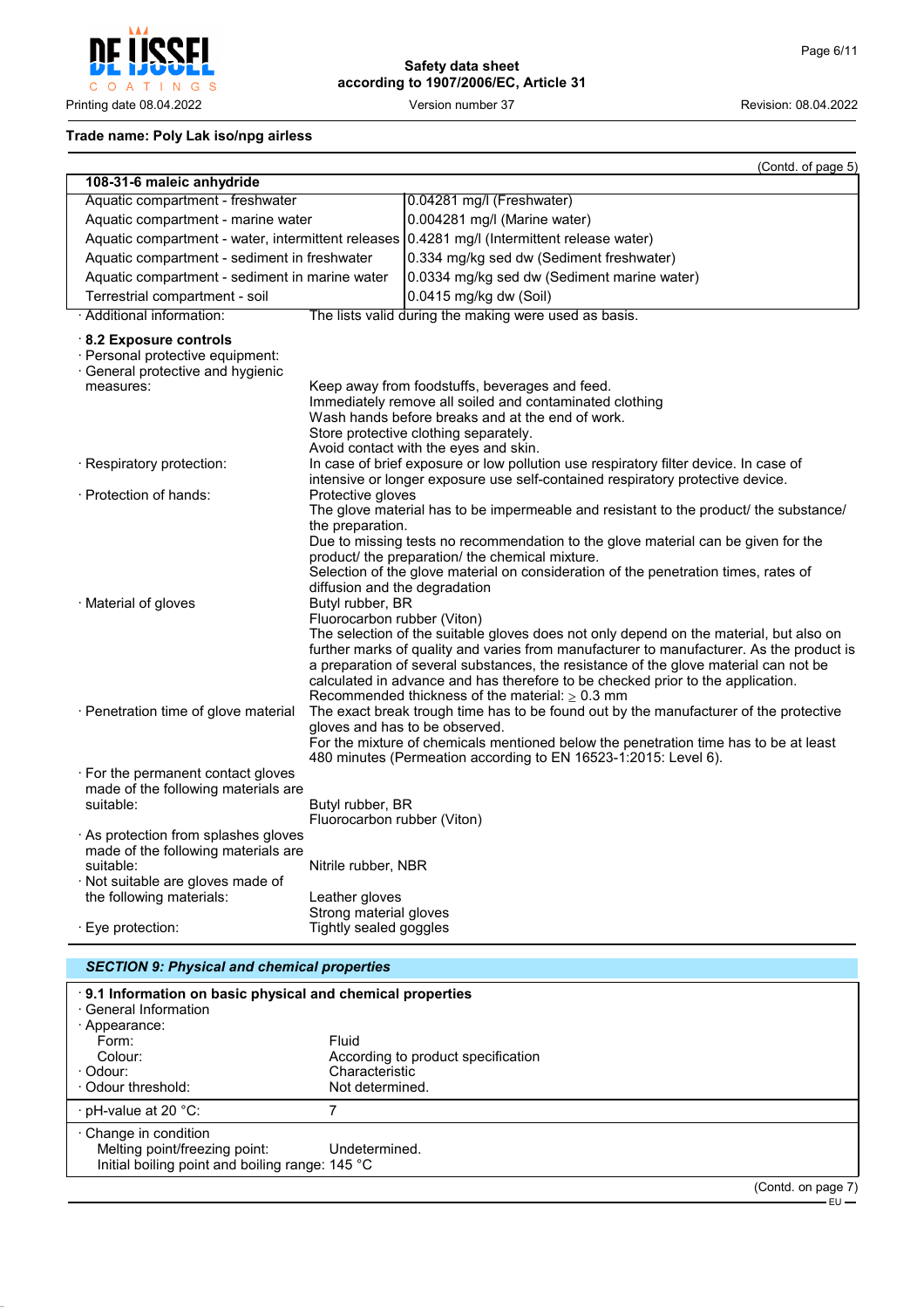$\mathsf{C}$  $\circ$  $\overline{A}$ INGS  $\top$ 

**Safety data sheet according to 1907/2006/EC, Article 31**

Printing date 08.04.2022 **Version number 37** Version number 37 Revision: 08.04.2022

## **Trade name: Poly Lak iso/npg airless**

|                                                                                     | (Contd. of page 6)                                                                                        |
|-------------------------------------------------------------------------------------|-----------------------------------------------------------------------------------------------------------|
| · Flash point:                                                                      | 31 °C (Pensky Martens, ASTM D93)                                                                          |
| · Flammability (solid, gas):                                                        | Not applicable.                                                                                           |
| · Ignition temperature:                                                             | 480 $^{\circ}$ C                                                                                          |
| Decomposition temperature:                                                          | Not determined.                                                                                           |
| · Auto-ignition temperature:                                                        | Product is not selfigniting.                                                                              |
| <b>Explosive properties:</b>                                                        | Product is not explosive. However, formation of explosive air/vapour mixtures are<br>possible.            |
| $\cdot$ Explosion limits:<br>Lower:<br>Upper:                                       | 1.2 Vol %<br>8.9 Vol %                                                                                    |
| · Vapour pressure at 20 °C:                                                         | 6 <sub>hPa</sub>                                                                                          |
| · Density at 20 °C:<br>· Relative density<br>· Vapour density<br>· Evaporation rate | 1.101 g/cm <sup>3</sup> (DIN 51757, ASTM D 1298)<br>Not determined.<br>Not determined.<br>Not determined. |
| · Solubility in / Miscibility with<br>water:                                        | Not miscible or difficult to mix.                                                                         |
| · Partition coefficient: n-octanol/water:                                           | Not determined.                                                                                           |
| · Viscosity:<br>Dynamic at 20 °C:<br>Kinematic at 40 °C:                            | 1,600 - 2,000 mPas (Brookfield, ASTM D1544)<br>$1,300 - 1,650$ mm <sup>2</sup> /s                         |
| · Solvent content:<br>Organic solvents:<br>VOC (2004/42/EC):                        | 38.0 %<br>37.98 %                                                                                         |
| Solids content:                                                                     | 59.5 %                                                                                                    |
| $\cdot$ 9.2 Other information                                                       | No further relevant information available.                                                                |

## *SECTION 10: Stability and reactivity*

| 10.1 Reactivity<br>10.2 Chemical stability                                              | No further relevant information available.            |
|-----------------------------------------------------------------------------------------|-------------------------------------------------------|
| · Thermal decomposition /<br>conditions to be avoided:<br>10.3 Possibility of hazardous | No decomposition if used according to specifications. |
| reactions                                                                               | No dangerous reactions known.                         |
| 10.4 Conditions to avoid                                                                | No further relevant information available.            |
| 10.5 Incompatible materials:                                                            | No further relevant information available.            |
| ⋅ 10.6 Hazardous decomposition                                                          |                                                       |
| products:                                                                               | No dangerous decomposition products known.            |

## \* *SECTION 11: Toxicological information*

· **11.1 Information on toxicological effects**

Based on available data, the classification criteria are not met.<br>cation:

| Components .     | Type                                    | Value | <b>Species</b> |  |                    |
|------------------|-----------------------------------------|-------|----------------|--|--------------------|
| 100-42-5 styrene |                                         |       |                |  |                    |
| Oral             | LD50 5,000 mg/kg (Rat)                  |       |                |  |                    |
|                  | 13463-67-7 titanium dioxide             |       |                |  |                    |
| Oral             | $ LD50  > 20,000$ mg/kg (Rat)           |       |                |  |                    |
|                  | Dermal $ LD50 $ > 10,000 mg/kg (Rabbit) |       |                |  |                    |
|                  | 141-78-6 ethyl acetate                  |       |                |  |                    |
| Oral             | LD50 5,620 mg/kg (Rabbit)               |       |                |  |                    |
|                  |                                         |       |                |  | (Contd. on page 8) |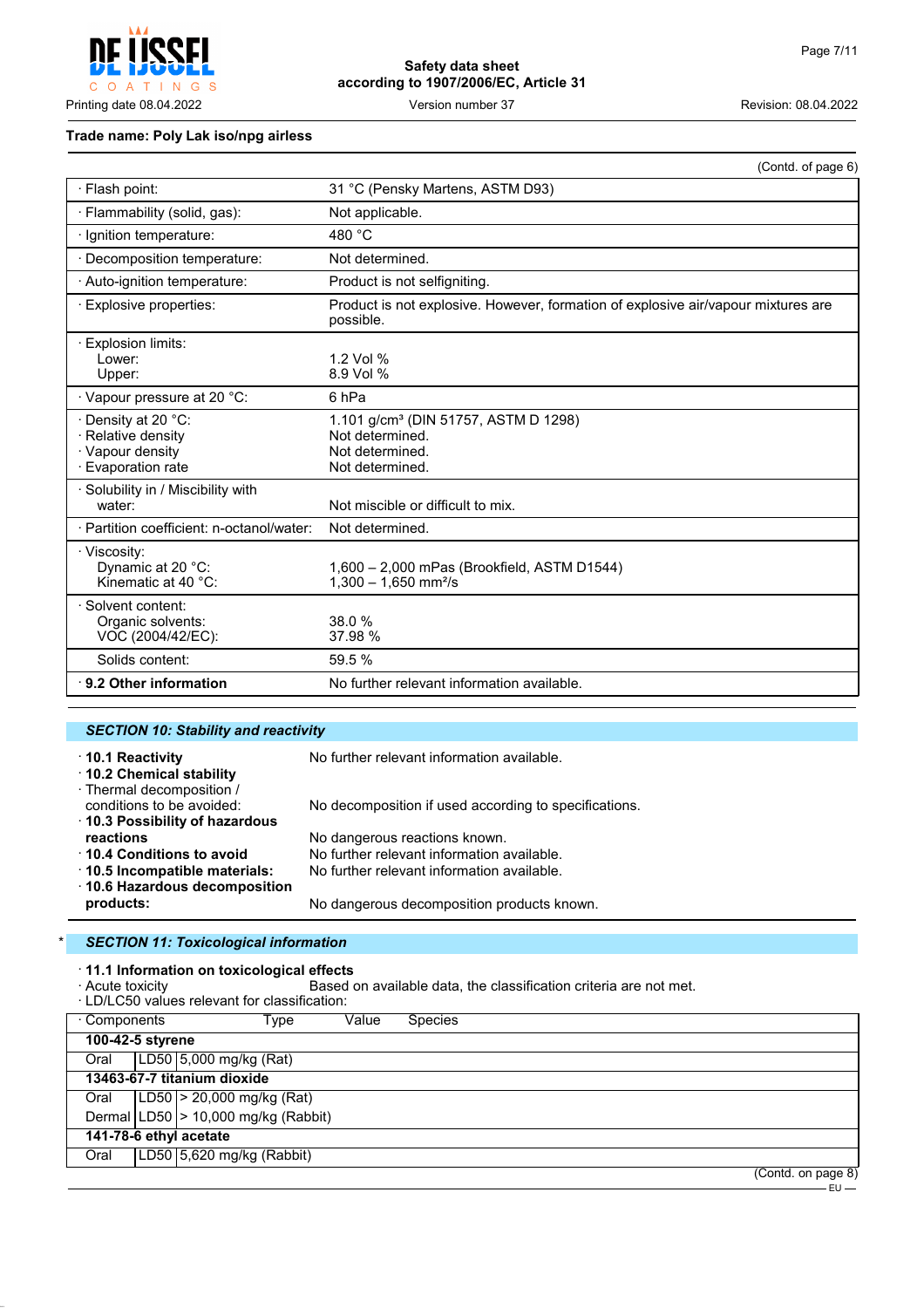$\mathsf{C}$ O A T I N G S

**Safety data sheet according to 1907/2006/EC, Article 31**

Printing date 08.04.2022 Version number 37 Revision: 08.04.2022

## **Trade name: Poly Lak iso/npg airless**

|                                                                      | (Contd. of page 7)                                                                                                                                    |  |  |  |
|----------------------------------------------------------------------|-------------------------------------------------------------------------------------------------------------------------------------------------------|--|--|--|
| 108-31-6 maleic anhydride                                            |                                                                                                                                                       |  |  |  |
| LD50 400 mg/kg (Rat)<br>Oral                                         |                                                                                                                                                       |  |  |  |
| Dermal LD50 2,620 mg/kg (Rabbit)                                     |                                                                                                                                                       |  |  |  |
| · Primary irritant effect:                                           |                                                                                                                                                       |  |  |  |
| · Skin corrosion/irritation                                          | Causes skin irritation.                                                                                                                               |  |  |  |
| Serious eye damage/irritation<br>· Respiratory or skin sensitisation | Causes serious eye irritation.<br>May cause an allergic skin reaction.                                                                                |  |  |  |
| · Additional toxicological information:                              |                                                                                                                                                       |  |  |  |
|                                                                      | · CMR effects (carcinogenity, mutagenicity and toxicity for reproduction)                                                                             |  |  |  |
| · Germ cell mutagenicity                                             | Based on available data, the classification criteria are not met.                                                                                     |  |  |  |
| · Carcinogenicity                                                    | Based on available data, the classification criteria are not met.                                                                                     |  |  |  |
| · Reproductive toxicity                                              | Suspected of damaging the unborn child.                                                                                                               |  |  |  |
| · STOT-single exposure<br>· STOT-repeated exposure                   | May cause respiratory irritation.<br>Causes damage to the hearing organs through prolonged or repeated exposure. Route                                |  |  |  |
|                                                                      | of exposure: Inhalation.                                                                                                                              |  |  |  |
| · Aspiration hazard                                                  | Based on available data, the classification criteria are not met.                                                                                     |  |  |  |
|                                                                      |                                                                                                                                                       |  |  |  |
| <b>SECTION 12: Ecological information</b>                            |                                                                                                                                                       |  |  |  |
| $\cdot$ 12.1 Toxicity                                                |                                                                                                                                                       |  |  |  |
| · Aquatic toxicity:                                                  | No further relevant information available.                                                                                                            |  |  |  |
| · Type of test Effective concentration Method                        | Assessment                                                                                                                                            |  |  |  |
| 100-42-5 styrene                                                     |                                                                                                                                                       |  |  |  |
| <b>EC50</b><br>Oral                                                  | 5.1 mg/l (Daphnia magna)                                                                                                                              |  |  |  |
| Inhalative LC50/4 h<br>24 mg/l (Rat)                                 |                                                                                                                                                       |  |  |  |
| LC50/96 h 25 mg/l (Lepomis macrochirus)                              |                                                                                                                                                       |  |  |  |
| 141-78-6 ethyl acetate                                               |                                                                                                                                                       |  |  |  |
| Inhalative   LC50/4 h<br>1,600 mg/l (Rat)                            |                                                                                                                                                       |  |  |  |
| 108-31-6 maleic anhydride                                            |                                                                                                                                                       |  |  |  |
| EC50<br>Oral                                                         | 84 mg/l (Daphnia magna)                                                                                                                               |  |  |  |
|                                                                      | 29 mg/l (Desmodesmus subspicatus)                                                                                                                     |  |  |  |
| Inhalative   LC50/96 h   138 mg/l (Lepomis macrochirus)              |                                                                                                                                                       |  |  |  |
| 12.2 Persistence and                                                 |                                                                                                                                                       |  |  |  |
| degradability                                                        | No further relevant information available.                                                                                                            |  |  |  |
| · 12.3 Bioaccumulative potential                                     | No further relevant information available.                                                                                                            |  |  |  |
| 12.4 Mobility in soil<br>· Ecotoxical effects:                       | No further relevant information available.                                                                                                            |  |  |  |
| · Remark:                                                            | Harmful to fish                                                                                                                                       |  |  |  |
| · Additional ecological information:                                 |                                                                                                                                                       |  |  |  |
| · General notes:                                                     | Water hazard class 2 (German Regulation) (Self-assessment): hazardous for water                                                                       |  |  |  |
|                                                                      | Do not allow product to reach ground water, water course or sewage system.<br>Danger to drinking water if even small quantities leak into the ground. |  |  |  |
|                                                                      | Harmful to aquatic organisms                                                                                                                          |  |  |  |
| 12.5 Results of PBT and vPvB assessment                              |                                                                                                                                                       |  |  |  |
| $·$ PBT:                                                             | Not applicable.                                                                                                                                       |  |  |  |

## *SECTION 13: Disposal considerations*

· vPvB: Not applicable.

· **12.6 Other adverse effects** No further relevant information available.

#### · **13.1 Waste treatment methods**

| · Recommendation | Must not be disposed together with household garbage. Do not allow product to reach<br>sewage system.                                                          |  |
|------------------|----------------------------------------------------------------------------------------------------------------------------------------------------------------|--|
|                  | · European waste cataloque                                                                                                                                     |  |
| 08 00 00         | WASTES FROM THE MANUFACTURE, FORMULATION, SUPPLY AND USE (MFSU) OF COATINGS<br>(PAINTS, VARNISHES AND VITREOUS ENAMELS), ADHESIVES, SEALANTS AND PRINTING INKS |  |
| 08 01 00         | wastes from MFSU and removal of paint and varnish                                                                                                              |  |
| 08 01 11*        | waste paint and varnish containing organic solvents or other hazardous substances                                                                              |  |
| HP3              | l Flammable                                                                                                                                                    |  |
| HP4              | Irritant - skin irritation and eye damage                                                                                                                      |  |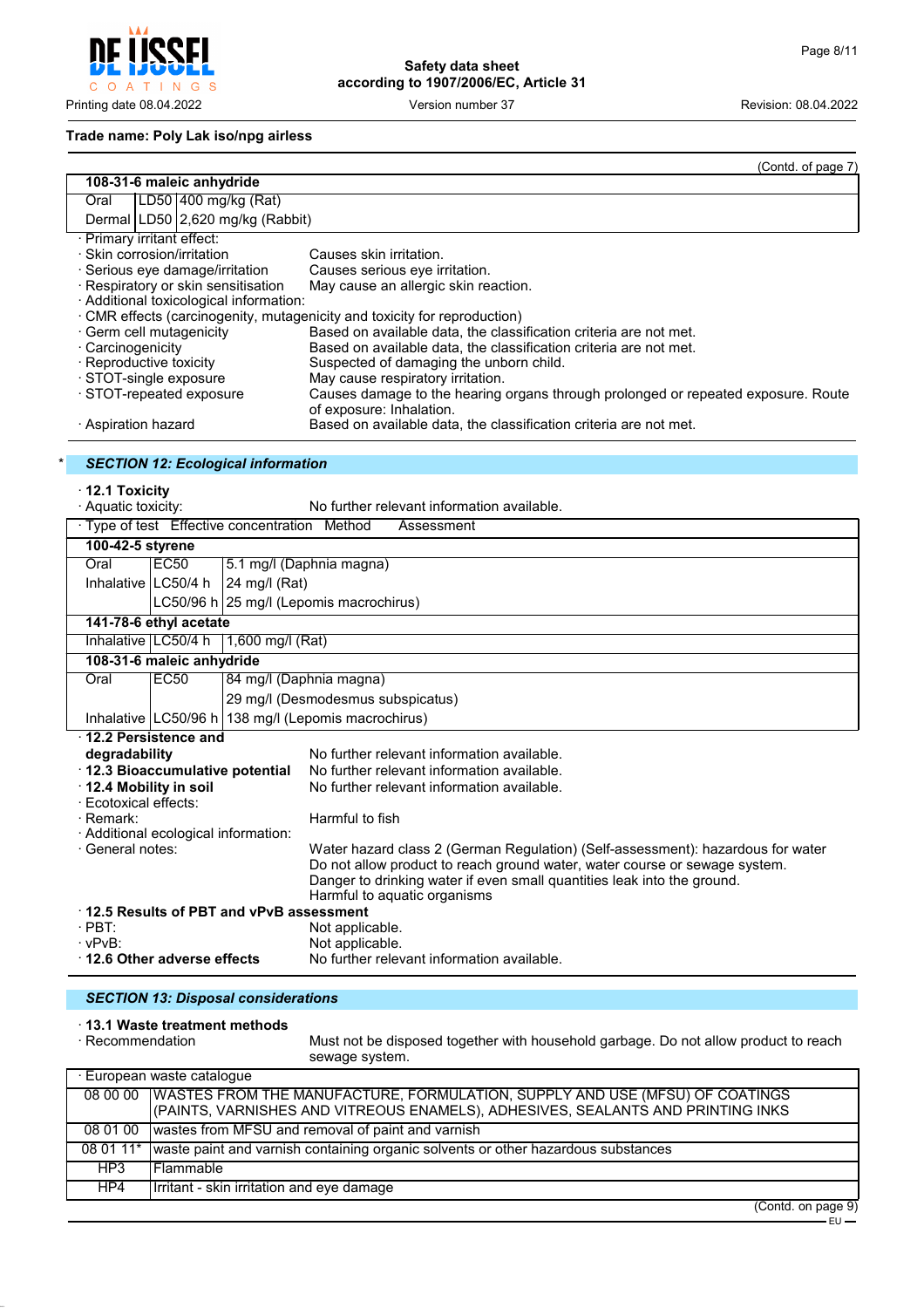$\circ$  $\overline{A}$ INGS  $\top$ 

**Safety data sheet according to 1907/2006/EC, Article 31**

## **Trade name: Poly Lak iso/npg airless**

|                 | (Contd. of page 8)                                        |
|-----------------|-----------------------------------------------------------|
| HP <sub>5</sub> | Specific Target Organ Toxicity (STOT)/Aspiration Toxicity |
| HP7             | Carcinogenic_                                             |
| HP10            | Toxic for reproduction                                    |
| <b>HP14</b>     | l Ecotoxic                                                |
|                 | . Uncleaned packaging:                                    |

· Uncleaned packaging:

Disposal must be made according to official regulations.

## *SECTION 14: Transport information*

| $\cdot$ 14.1 UN-Number<br>· ADR/RID/ADN, IMDG, IATA                                                                       | UN1263                                                                                                                 |
|---------------------------------------------------------------------------------------------------------------------------|------------------------------------------------------------------------------------------------------------------------|
| 14.2 UN proper shipping name<br>· ADR/RID/ADN<br>· IMDG, IATA                                                             | 1263 PAINT<br>PAINT                                                                                                    |
| 14.3 Transport hazard class(es)                                                                                           |                                                                                                                        |
| · ADR/RID/ADN<br>· Class<br>∙Label                                                                                        | 3 (F1) Flammable liquids.<br>__________________                                                                        |
| · IMDG, IATA<br>· Class<br>∙Label                                                                                         | 3 Flammable liquids.<br>3                                                                                              |
| 14.4 Packing group<br>· ADR/RID/ADN, IMDG, IATA                                                                           | $\mathbf{III}$                                                                                                         |
| ⋅14.5 Environmental hazards:<br>· Marine pollutant:                                                                       | No                                                                                                                     |
| 14.6 Special precautions for user<br>· Hazard identification number (Kemler code):<br>· EMS Number:<br>· Stowage Category | Warning: Flammable liquids.<br>30<br>$F-E, S-E$<br>A                                                                   |
| 14.7 Transport in bulk according to Annex II of Marpol<br>and the IBC Code                                                | Not applicable.                                                                                                        |
| · Transport/Additional information:                                                                                       |                                                                                                                        |
| · ADR/RID/ADN<br>· Limited quantities (LQ)<br>· Excepted quantities (EQ)                                                  | 5L<br>Code: E1<br>Maximum net quantity per inner packaging: 30 ml<br>Maximum net quantity per outer packaging: 1000 ml |
| · Transport category<br>· Tunnel restriction code<br>· Remarks:                                                           | 3<br>D/F<br>In packsize up to 450 liter exempt from ADR according ADR<br>2.2.3.1.5.                                    |
| ∙IMDG<br>· Limited quantities (LQ)<br>· Excepted quantities (EQ)                                                          | 5L<br>Code: E1<br>Maximum net quantity per inner packaging: 30 ml<br>Maximum net quantity per outer packaging: 1000 ml |
| · Remarks:                                                                                                                | In packaging up to 30 litres excempt according to IMDG 2.3.2.5.                                                        |
| · UN "Model Regulation":                                                                                                  | UN 1263 PAINT, 3, III                                                                                                  |

## **SECTION 15: Regulatory information**

· **15.1 Safety, health and environmental regulations/legislation specific for the substance or mixture**

· Directive 2012/18/EU

· Named dangerous substances -

None of the ingredients is listed.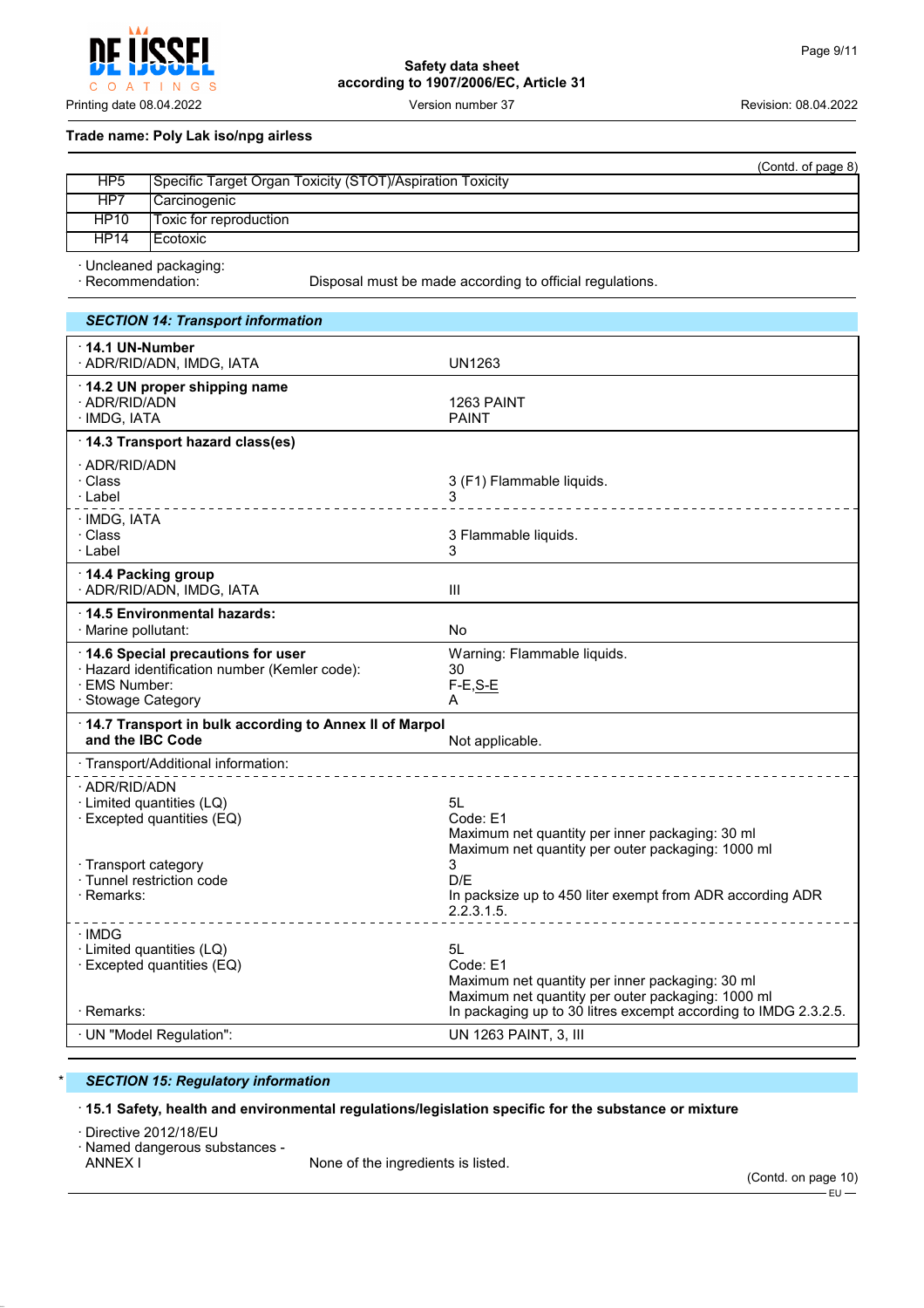**Safety data sheet according to 1907/2006/EC, Article 31**

## **Trade name: Poly Lak iso/npg airless**

| · Seveso category                                | (Contd. of page 9)<br>P5c FLAMMABLE LIQUIDS                                                                                                       |  |  |  |
|--------------------------------------------------|---------------------------------------------------------------------------------------------------------------------------------------------------|--|--|--|
| · Qualifying quantity (tonnes) for the           |                                                                                                                                                   |  |  |  |
| application of lower-tier<br>requirements        | 5.000 t                                                                                                                                           |  |  |  |
| Qualifying quantity (tonnes) for the             |                                                                                                                                                   |  |  |  |
| application of upper-tier                        |                                                                                                                                                   |  |  |  |
| requirements<br>REGULATION (EC) No 1907/2006     | 50,000 t                                                                                                                                          |  |  |  |
| <b>ANNEX XVII</b>                                | Conditions of restriction: 3                                                                                                                      |  |  |  |
| - Annex II                                       | · DIRECTIVE 2011/65/EU on the restriction of the use of certain hazardous substances in electrical and electronic equipment                       |  |  |  |
| None of the ingredients is listed.               |                                                                                                                                                   |  |  |  |
| · REGULATION (EU) 2019/1148                      |                                                                                                                                                   |  |  |  |
|                                                  | · Annex I - RESTRICTED EXPLOSIVES PRECURSORS (Upper limit value for the purpose of licensing under Article 5(3))                                  |  |  |  |
| None of the ingredients is listed.               |                                                                                                                                                   |  |  |  |
| · Annex II - REPORTABLE EXPLOSIVES PRECURSORS    |                                                                                                                                                   |  |  |  |
| None of the ingredients is listed.               |                                                                                                                                                   |  |  |  |
| · Regulation (EC) No 273/2004 on drug precursors |                                                                                                                                                   |  |  |  |
| None of the ingredients is listed.               |                                                                                                                                                   |  |  |  |
| drug precursors                                  | · Regulation (EC) No 111/2005 laying down rules for the monitoring of trade between the Community and third countries in                          |  |  |  |
| None of the ingredients is listed.               |                                                                                                                                                   |  |  |  |
| · National regulations:                          |                                                                                                                                                   |  |  |  |
| · Technical instructions (air):                  | Share in %<br>Class                                                                                                                               |  |  |  |
|                                                  | <b>NK</b><br>38.0                                                                                                                                 |  |  |  |
| ⋅15.2 Chemical safety                            |                                                                                                                                                   |  |  |  |
| assessment:                                      | A Chemical Safety Assessment has not been carried out.                                                                                            |  |  |  |
| <b>SECTION 16: Other information</b>             |                                                                                                                                                   |  |  |  |
|                                                  | This information is based on our present knowledge. However, this shall not constitute a guarantee for any specific product                       |  |  |  |
|                                                  | features and shall not establish a legally valid contractual relationship.                                                                        |  |  |  |
| · Relevant phrases                               | Highly flammable liquid and vapour.<br>H <sub>225</sub><br>Flammable liquid and vapour.<br>H <sub>226</sub>                                       |  |  |  |
|                                                  | H302<br>Harmful if swallowed.                                                                                                                     |  |  |  |
|                                                  | H304<br>May be fatal if swallowed and enters airways.                                                                                             |  |  |  |
|                                                  | Causes severe skin burns and eye damage.<br>H314<br>H315<br>Causes skin irritation.                                                               |  |  |  |
|                                                  | H317<br>May cause an allergic skin reaction.                                                                                                      |  |  |  |
|                                                  | H319<br>Causes serious eye irritation.                                                                                                            |  |  |  |
|                                                  | H332<br>Harmful if inhaled.<br>H334<br>May cause allergy or asthma symptoms or breathing difficulties if inhaled.                                 |  |  |  |
|                                                  | H335<br>May cause respiratory irritation.                                                                                                         |  |  |  |
|                                                  | H336<br>May cause drowsiness or dizziness.                                                                                                        |  |  |  |
|                                                  | H351<br>Suspected of causing cancer.<br>H360Fd May damage fertility. Suspected of damaging the unborn child.                                      |  |  |  |
|                                                  | Suspected of damaging the unborn child.<br>H361d                                                                                                  |  |  |  |
|                                                  | H372<br>Causes damage to organs through prolonged or repeated exposure.                                                                           |  |  |  |
|                                                  | H400<br>Very toxic to aquatic life.<br>H410<br>Very toxic to aquatic life with long lasting effects.                                              |  |  |  |
|                                                  | H412<br>Harmful to aquatic life with long lasting effects.                                                                                        |  |  |  |
| · Classification according to                    |                                                                                                                                                   |  |  |  |
| Regulation (EC) No 1272/2008                     | The classification of the mixture is generally based on the calculation method using<br>substance data according to Regulation (EC) No 1272/2008. |  |  |  |
|                                                  | (Contd. on page 11)                                                                                                                               |  |  |  |





Printing date 08.04.2022 **Version number 37** Version 100 Version 2002 Revision: 08.04.2022